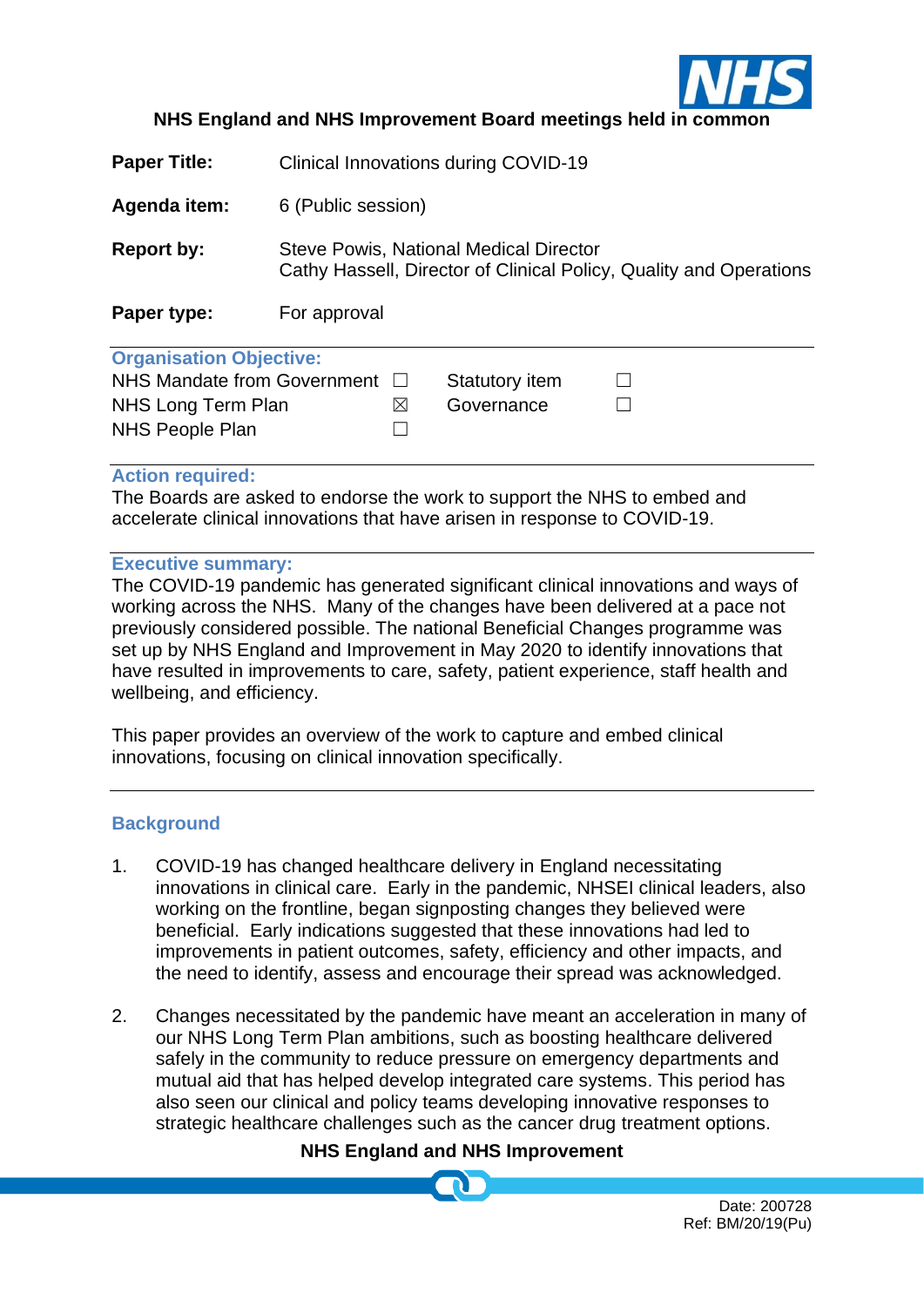And the results of research, using NHS patients, have been swiftly embedded into NHS care with the RECOVERY trial making clinically effective treatments available to COVID-19 patients. See section 10.

## **Approach to capturing clinical innovations & methodology**

3. The work to identify key innovations commenced in May 2020, following a call for submissions from the National Improvement Director, National Medical Director and the Chief Nursing Officer across clinical pathways and settings (primary and community care, secondary care, health & justice, specialised commissioning, ambulatory care and mental health). NHSEI's clinical leaders were encouraged to work with their professional networks to highlight improvements and innovations to clinical pathways that had the ability to significantly improve services in the longer term. In order to assess the potential of scaling up the innovations, they were asked to provide early evidence of impact and to identify what was required to sustain the change, as well as any potential adverse/ unintended consequences. Submissions were gathered through an online survey distributed through clinical networks. Separate surveys were conducted for primary, community, secondary and ambulance care and specialised commissioning, although the questions were consistent. The surveys generated a strong response from frontline healthcare professionals, including 300 responses received for primary care, 300 for community care and 1,000 for secondary care. A health equality impact assessment has been built into the evaluation process, and the process involves testing innovations with patient groups and those with lived experience, in collaboration with the NHSEI patient experience team and other stakeholders.

## **Initial themes & findings**

- 4. Analysis of the responses is still underway, but early findings indicate that changes and innovations broadly fall into four main categories: **i) digitization, ii) workforce changes, iii) service integration, and iv) person-centred care**:
	- i. **Digitisation** includes remote clinical interactions, remote diagnostics/ testing, remote staff training/ education, and remote monitoring.
	- ii. **Workforce changes** include flexible staffing, role changes, new working patterns, redeployment, hierarchy mixing in teams
	- iii. **Service integration** covers new ways of working across organisational boundaries, including new referral pathways, integrated commissioning, improved clinical pathways (i.e. cancer), increased data sharing across organisations (e.g. GP practices within a PCN)
	- iv. **Person-centred care** includes patient supported self-care, empowerment, choice, monitoring and education.
- 5. The benefits of a significant **culture shift** on the front line has also been highlighted, including: staff empowerment; patient and clinician adoption of digital activities and an increase in homeworking which has provided a more agile workforce and supported increased collaboration. These have been incorporated into the developing People Plan. Many innovations have been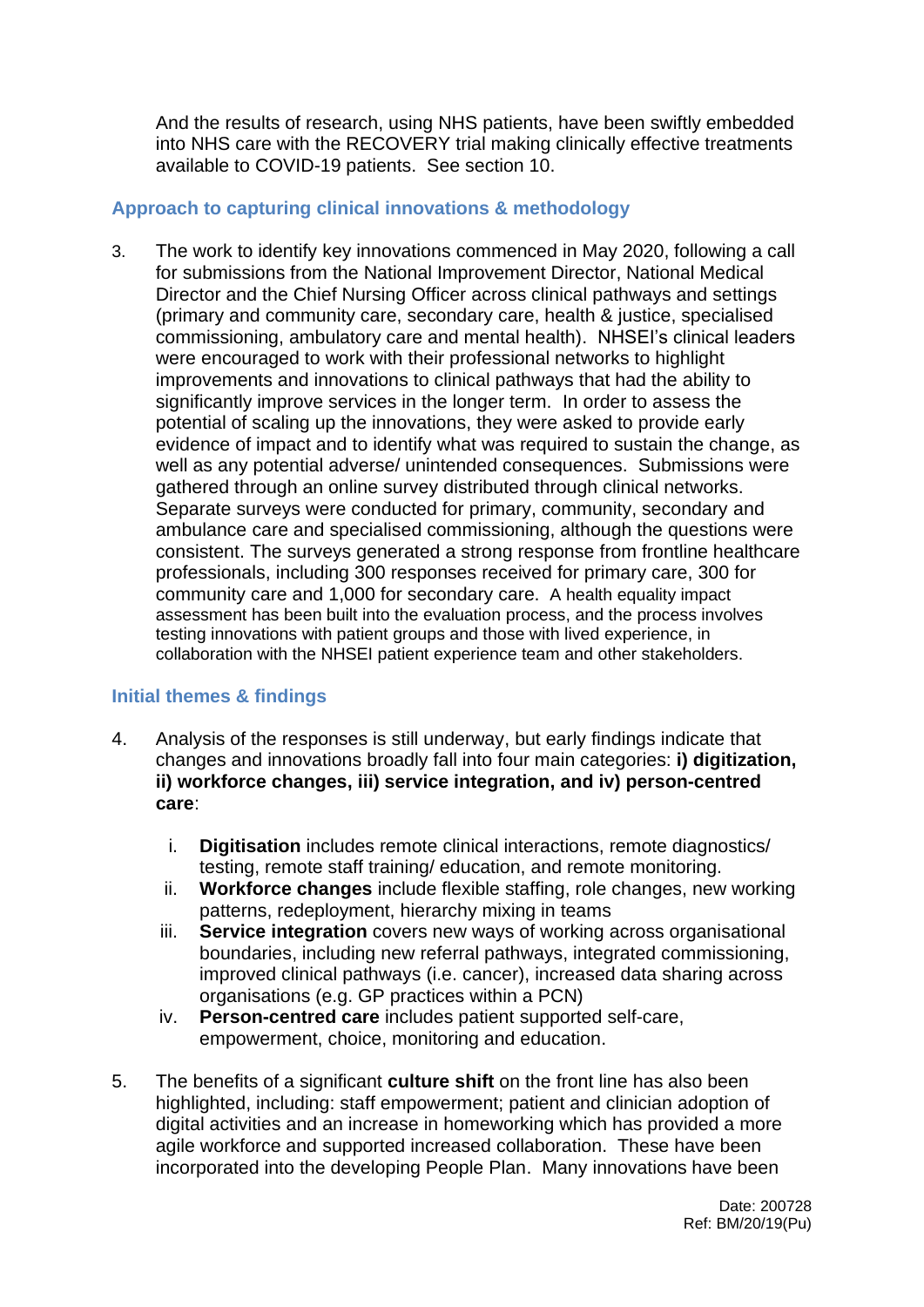developed within specific settings, but have already been, or have the potential to be, applied within a wider system. Some innovations have also been coordinated nationally.

## **Key examples of innovations**

6. Examples of innovations delivered during the pandemic include:

### **Rapid deployment of online consultation and video consultation in General Practice**

- 7. At the beginning of the pandemic general practice was asked to remotely triage incoming appointment requests to reduce footfall in practices. To support this there was a rapid expansion of practices that had access to online consultation systems to enable digital triage. This was done through providing support on procurement and contracting, issuing guidance on digital triages, drawing together resources from NHSE/I, NHS X, NHS Digital, CSUs, AHSNs and others to provide implementation support for practices.
- 8. As a result, the availability of online consultation tools expanded from ~30% of practices in January 2020, to ~90% in June. There are currently over 500,000 patient interactions with practices through these tools every week. Video consultation capacity was also rapidly taken up by practices, from ~30% of practices in January 2020 to ~99% in June. Suppliers made the software available at no cost for the emergency period and national funding has been allocated for the remainder of the financial year.
- 9. Feedback from patients and clinicians has been positive and evaluation work is underway to understand the impacts of these changes more systematically. The intention is that all practices should retain the ability to digitally triage using an online consultation system, and that the few remaining that don't yet have the capability should put it in place. Video consultation capability will also be retained. Support for practices will remain in place and use of the tools is expected to climb. This work is funded through the Digital First Primary Care programme under the Long Term Plan

#### **Acceleration of Electronic Prescribing Service (EPS) in General Practice**

10. To support patients with access to their regular medicines the national and local NHSEI, NHS Digital and NHS X teams collaborated to accelerate the deployment of EPS so that now 96.8% of all practices are live with the service. This has resulted in 82.5% of all prescriptions now delivered digitally for dispensing, which is an increase of 12.5% since the start of the pandemic. GPs have also been supported to facilitate electronic repeat dispensing (eRD) for patients working with community pharmacists to directly support patients with their monthly repeat prescriptions over a 12 month period. Further developments in EPS are in progress through to September to enable EPS to issue one-off prescriptions that can be collected by the patient at any pharmacy to support access when medication is urgently needed or when the patient cannot access their usual pharmacy.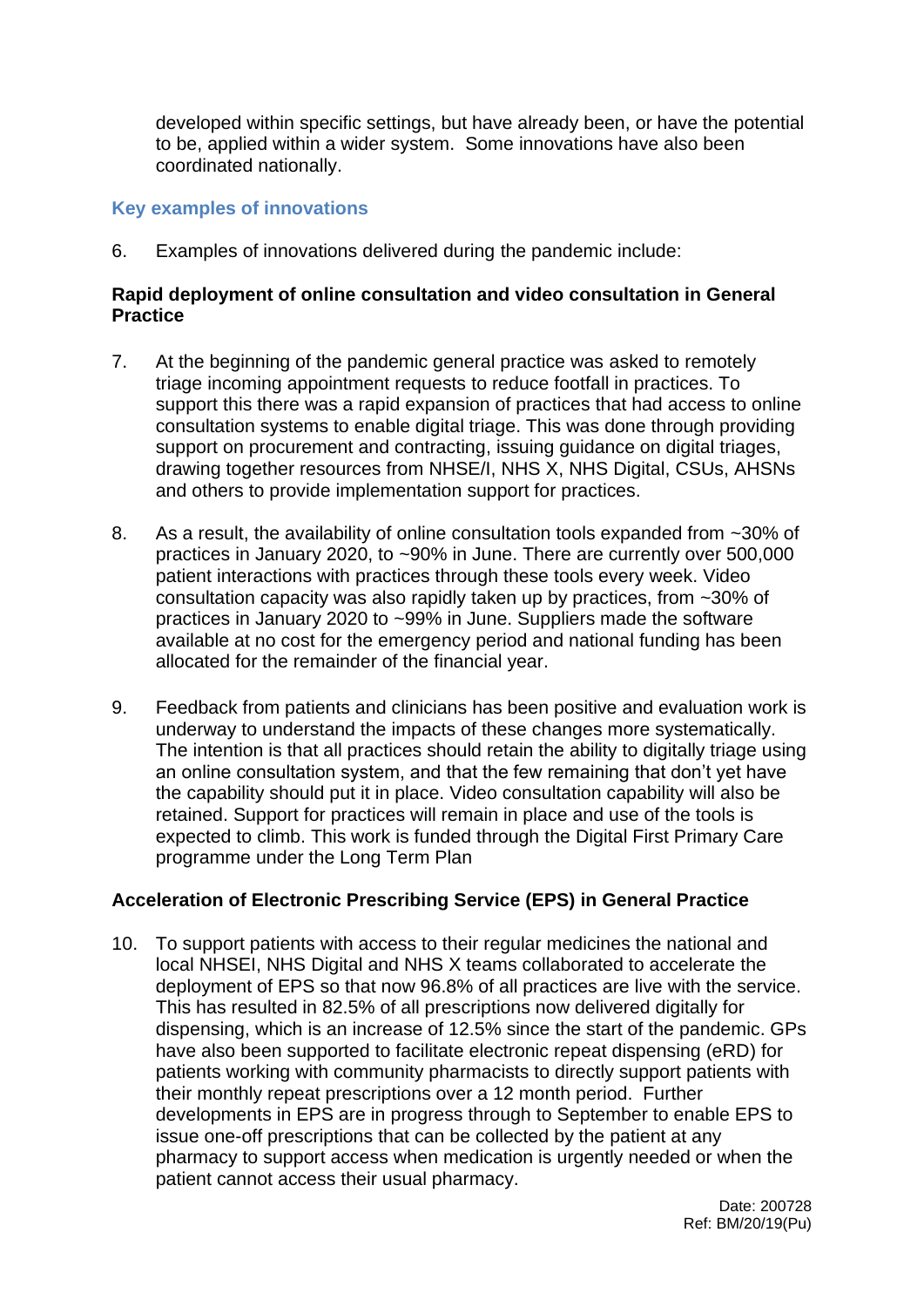# **RECOVERY trial**

- 11. Overall, more than 130,000 NHS patients have enrolled in Covid-related randomised trials in record time. NHS hospitals treating COVID-19 patients joined the RECOVERY clinical trial, an adaptive trial to identify treatments for people hospitalised with Covid-19. Twelve thousand NHS patients were rapidly engaged in clinical trials. The steroid, dexamethasone, in a lower dose than previously tested was proven to reduce the risk of death by a third for patients on ventilators and by a fifth for those on oxygen. The RECOVERY trial includes convalescent blood plasma which contains antibodies that help fight the virus. The trial also identified that two treatments are of no benefit to COVID-19: hydroxychloroquine and lopinavir/ritonavir.
- 12. The collaborative RAPID-C19 (research to access pathway for investigational drugs) between NHS England, NIHR, MHRA and NICE has successfully managed the rapid access to treatments showing positive clinical trial results. The antiviral drug remdesivir was shown by an international study, including UK centres (ACTT), to reduce recovery time for some people with COVID-19. An early access to medicines scheme was following by a 4-nation clinical policy led by NHS England providing access on the day of European authorisation.

# **Accident & Emergency – '111 First'**

- 13. The social 'lockdown' to control the spread of COVID-19 saw a sharp reduction in attendance at Emergency Departments (EDs), and a large increase calls to the NHS 111 service and use of NHS 111 Online. Subsequently call volumes have returned to near normal and levels of attendance to ED are increasing.
- 14. The NHS '111 First' programme is working to introduce a number of initiatives to reduce the number of face-to-face contacts patients will need to experience in accessing urgent care services. The option of the NHS111 First 'prescription' includes a number of different interventions which are aimed at remotely triaging patients through existing NHS111 online and telephony services in order to advise and navigate patients to the service that best meets their needs. Once patients have been triaged a wider range of directly bookable services will be available to 111 callers, including Same Day Emergency Care and specialty 'hot' clinics. If users of the NHS 111 service do need to attend an Emergency Department a referral system will be in place so that the ED knows the patient will be coming. As a 'heralded' patient they will also be able to receive a specific timeslot in which to attend. As recommended by the Royal College of Emergency Medicine, the aim is to enhance patient experience by avoiding unnecessary time in A&E departments whilst managing the risk of A&E overcrowding and nosocomial infection.

## **Ambulance - Video conferencing for patients with stroke symptoms**

15. Typically, patients with stroke symptoms (FAST) are taken to the hyperacute stroke unit for further assessment. Transient ischaemic attack (TIA) patients are taken to the Local ED for assessment. During COVID-19 London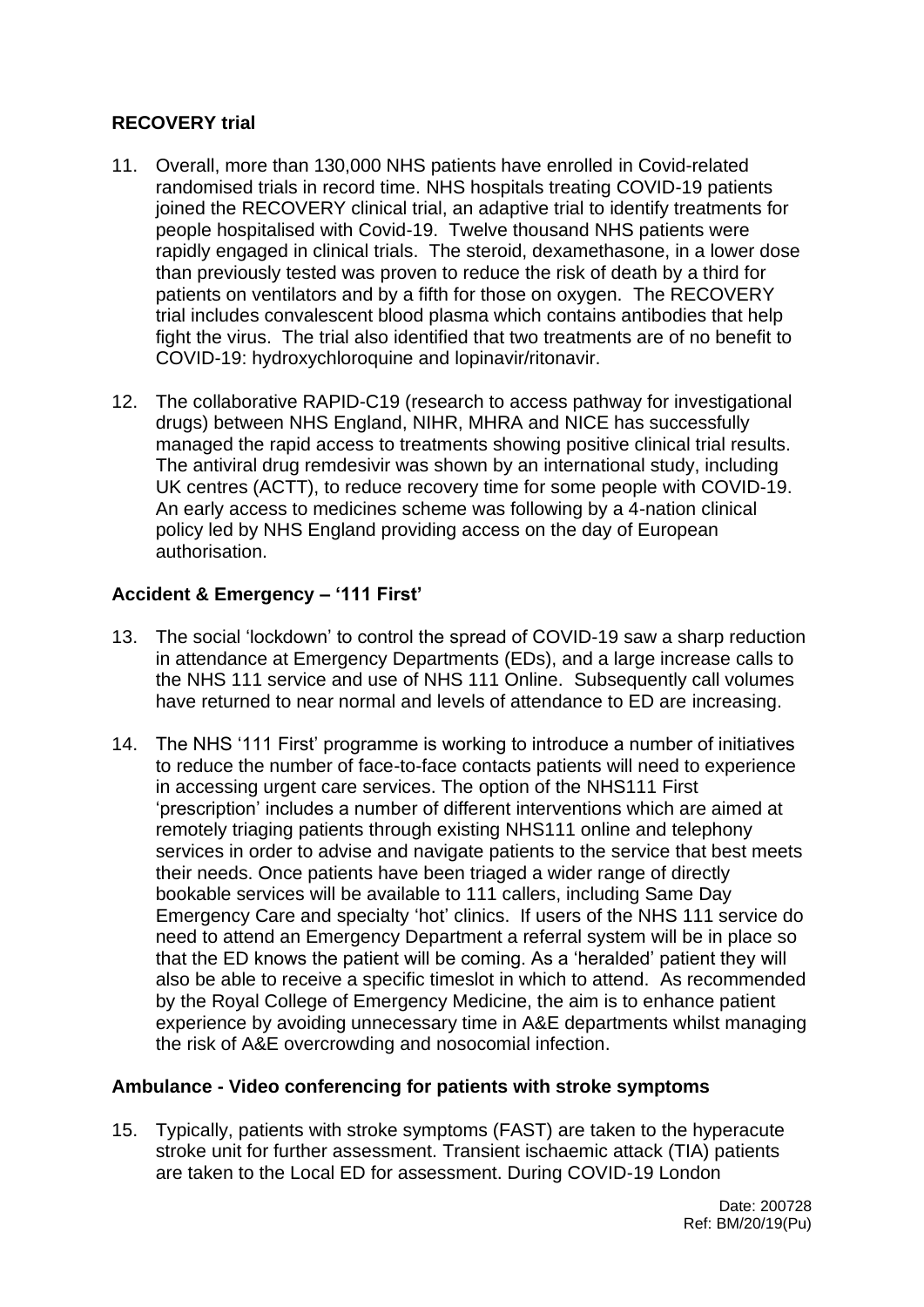Ambulance Service and University College London Hospital Trust saw an opportunity to enhance the triage of these patients by using video conferencing at the site meaning patients were conveyed to the best place for their presenting condition, risk of exposure to COVID-19 was minimised, and they had access to quicker treatment. This trial is being closely monitored but early results look positive and there is interest from other parts of the country.

16. Annex A provides further examples of beneficial changes/innovations from COVID-19.

### **Embedding innovations to support recovery and improvement**

17. Different mechanisms for wider adoption are now being considered, including: embedding them into national programmes (e.g. GIRFT, Improvement Directorate resources e.g. RightCare, Elective and Emergency Care Improvement Support and Long Term Plan programmes); sharing them directly with clinicians and professionals, and collaborating with AHSNs to further test and evaluate the delivery, impact and cost-effectiveness of innovations. The newly devolved Regional Improvement Hubs are being established to support the embedding of these beneficial clinical changes within systems and providers and will be fully functional from September 2020.

## **Funding stream/requirement**

18. At national level innovations may be built into LTP programmes or commissioning arrangements where appropriate – funding requirements to be confirmed. Funding decisions may also be made locally depending on need and planning.

## **Conclusion**

19. The Boards are invited to note this programme, and comment on its direction.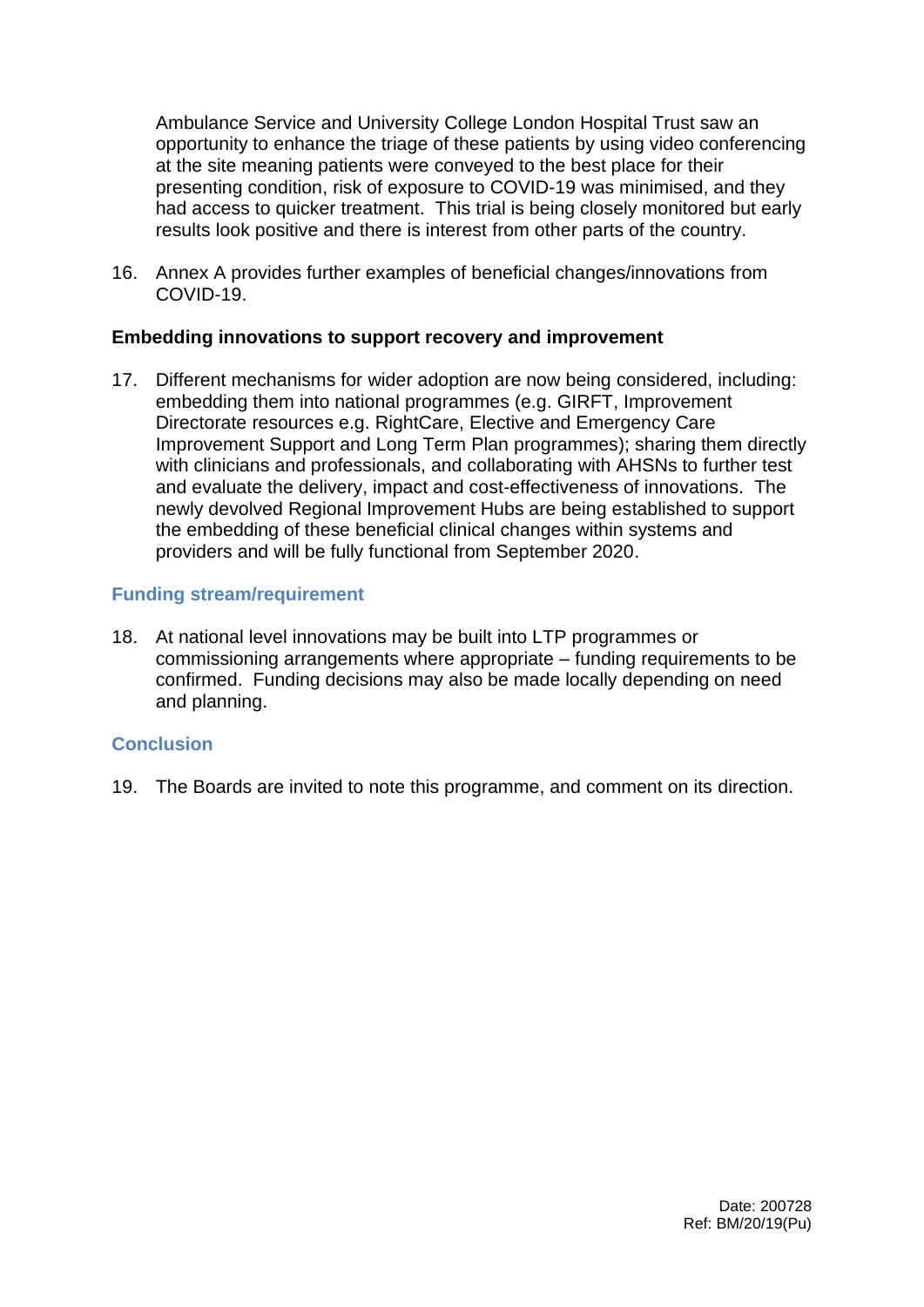

# **NHS England and NHS Improvement Board meetings held in common**

### **Annex A**

Further examples of local beneficial changes/ innovations from COVID-19:

| Innovation                                                                                                                                                                                                                                                                                                                                                                                                                                                                                                                                                                                                                                                                                                                                                                                                                                                                                                                                                                           | <b>Clinical area</b>    |
|--------------------------------------------------------------------------------------------------------------------------------------------------------------------------------------------------------------------------------------------------------------------------------------------------------------------------------------------------------------------------------------------------------------------------------------------------------------------------------------------------------------------------------------------------------------------------------------------------------------------------------------------------------------------------------------------------------------------------------------------------------------------------------------------------------------------------------------------------------------------------------------------------------------------------------------------------------------------------------------|-------------------------|
| COVID-19 has rapidly accelerated the development of Urgent Community Response (as part of the<br>Community Services & Ageing Well Programme) services many of which operate 24/7 responding to<br>people at home often within two hours – mostly to older people and adults with complex needs. For<br>example, in the Cornwall system 10,500 people were referred through their new community coordination<br>centre which provides a single point of access to all out of hospital services and ensures a timely<br>response. A new Microsoft Power BI tool was developed to collect and understand live data across<br>multiple organisations and with PCNs enabling live deployment of staff.                                                                                                                                                                                                                                                                                    | Community services      |
| Community services reablement and rehabilitation teams are using a range of innovative methods<br>to support people recovering from COVID-19 (post a stay in hospital and those who may not have been<br>admitted) at home and in community settings. These methods include online rehab sessions and<br>providing access to self-management tools e.g. breathing exercises. For example, at Solent NHS Trust,<br>team members from the Pulmonary Rehab, Home Oxygen and Specialist Palliative Care Team<br>developed a Respiratory Response Team to work alongside the Intermediate Care Team for patients<br>that have, or have had, COVID-19. Assessments were delivered along with information and education<br>packages for this patient group. The team provided additional resources if patients need could not be<br>met by the Intermediate Care Team, for example, further specialised input from oxygen provision or<br>anxiety management for breathlessness management. | Community services      |
| GP practices rapidly adopted AccuRx to perform telephone and video consultations with patients<br>remotely, ensuring that care could continue whilst reducing risk to staff and patients. The respondent<br>noted that the 'Florey' feature on AccuRx enabled the practice to monitor asthma remotely and screen<br>patients for COVID-19 symptoms before entering the practice.                                                                                                                                                                                                                                                                                                                                                                                                                                                                                                                                                                                                     | <b>General Practice</b> |
| GP Practice and Community Pharmacy integration: Community pharmacists support patients with<br>Ear, Nose, Throat and Eye conditions by making medicine recommendations without the need of a<br>prescription from a GP.                                                                                                                                                                                                                                                                                                                                                                                                                                                                                                                                                                                                                                                                                                                                                              | General practice        |

**NHS England and NHS Improvement**

 $\blacksquare$